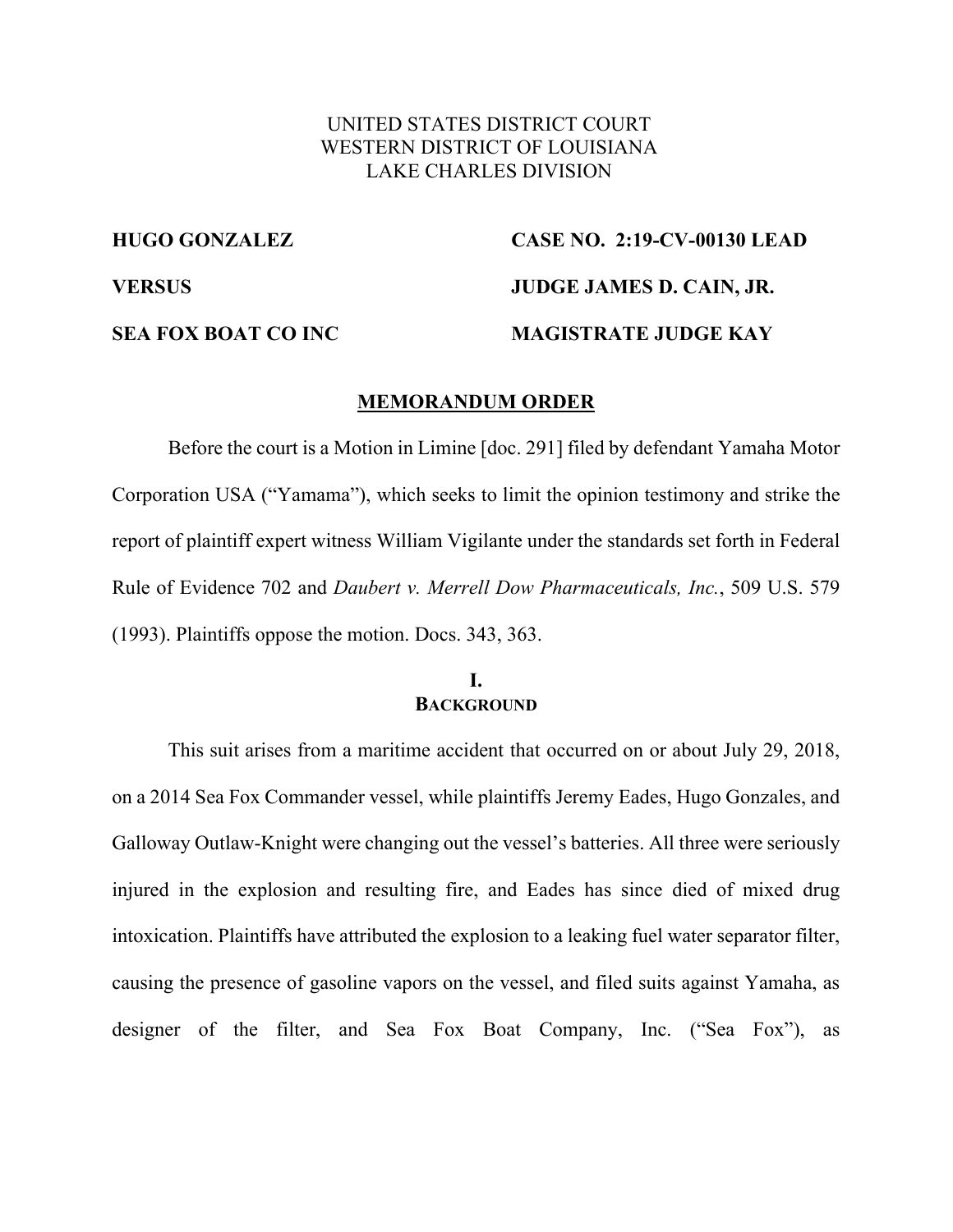designer/manufacturer of the vessel. Doc. 1. The matter is now set for jury trial before the undersigned on May 16, 2022.

Plaintiffs attribute the accident to a leak in the starboard fuel/water separator filter. They have given notice of their intent to introduce expert testimony from William Vigilante, who specializes in ergonomics/human factors. Vigilante has issued a report based on his research of the accident, including the warning labels and maintenance schedules of the applicable parts and interviews with the vessel owner and plaintiffs. Doc. 291, att. 3. Among his opinions, he concludes that Yamaha "could have and should have [identified] the potential fire and explosion hazards associated with corrosion related leaks in its filter due to extended use, particularly in salt water and/or confined applications" and that the warnings it provided relating to the filter were inadequate to provide users, like the owner of the vessel in this case, with critical safety information. *Id.* at 33–35. He also emphasizes that, in the absence of an alternative design or safeguards for the filter, Yamaha at least should have provided an adequate warning and that the cost to do so would have been insignificant. *Id.* at 35.

Yamaha now moves to exclude or limit Vigilante's anticipated opinion testimony, arguing that he is not qualified to opine on the design of the filter and should not be permitted to speculate on the cause of the explosion. It also asserts that his opinions on the foreseeability of misuse and the adequacy of instructions/warnings should be excluded on the grounds that they are not reliable scientific methodology, interfere with the jury's factfinding role, and are conjecture/conclusory arguments. Doc. 291, att. 1. Plaintiffs oppose the motion. Docs. 343, 363.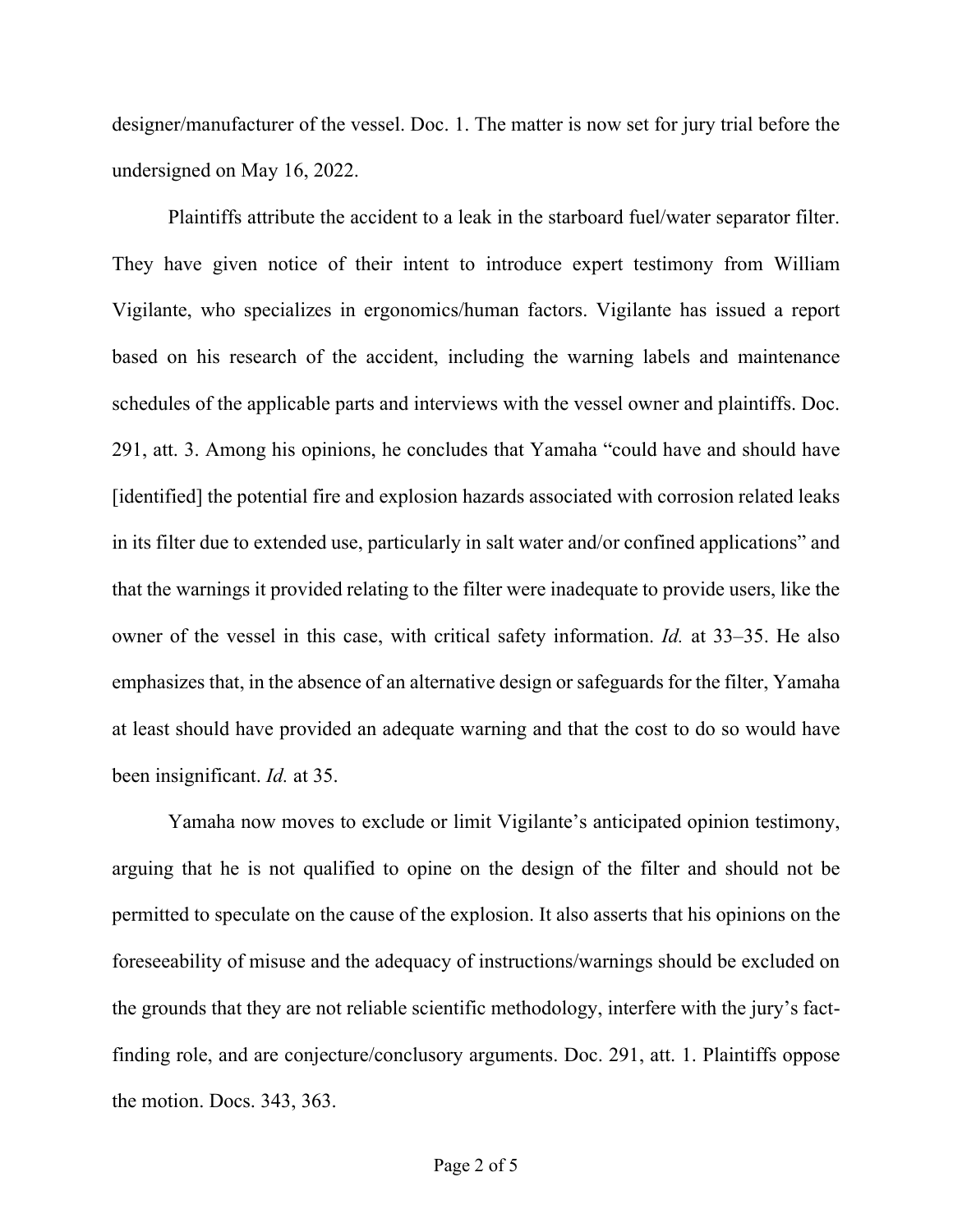# **II. LAW & APPLICATION**

## **A. Governing Law**

The trial court serves as gatekeeper in determining the admissibility of expert testimony, by making an initial determination of whether the expert's opinion is relevant and reliable. *See Daubert*, 509 U.S. at 589. This gatekeeping function extends to all expert testimony, whether scientific or not. *Kumho Tire Co., Ltd. v. Carmichael*, 526 U.S. 137, 147 (1999). Accordingly, Federal Rule of Evidence 702 provides that the court must consider the following three requirements on challenges to experts: 1) qualifications of the expert witness; 2) relevance of the proposed testimony; and 3) reliability of the principles and methodology on which the testimony is based.<sup>1</sup> The proponent of the expert testimony bears the burden of proving its admissibility, by a preponderance of the evidence. *Mathis v. Exxon Corp.*, 302 F.3d 448, 459–60 (5th Cir. 2002).

The trial court has broad latitude in determining the admissibility of expert testimony. *Guy v. Crown Equip. Corp.*, 394 F.3d 320, 325 (5th Cir. 2004). Rejection of expert testimony is the exception rather than the rule, and the court's role as gatekeeper "does not replace the traditional adversary system and the place of the jury within the system." *Johnson v. Samsung Electronics Am., Inc.*, 277 F.R.D. 161, 165 (E.D. La. 2011); *Scordill v. Louisville Ladder Grp., LLC*, 2003 WL 22427981, at \*3 (E.D. La. Oct. 24,

<sup>1</sup> The *Daubert* Court identified several additional factors for assessing whether the expert's methodology is valid and reliable, including whether the expert's theory had been tested and subjected to peer review, the known or potential error rate for the expert's theory or technique, the existence and maintenance of standards and controls, and the degree to which the technique or theory has been generally accepted in the scientific community. *Moore v. Ashland Chemical, Inc.*, 151 F.3d 269, 275 (5th Cir. 1998). However, the same standards cannot be applied to all possible fields of expertise. Accordingly, the *Daubert* analysis is necessarily flexible and fact-specific. *Kumho*, 526 U.S. at 150.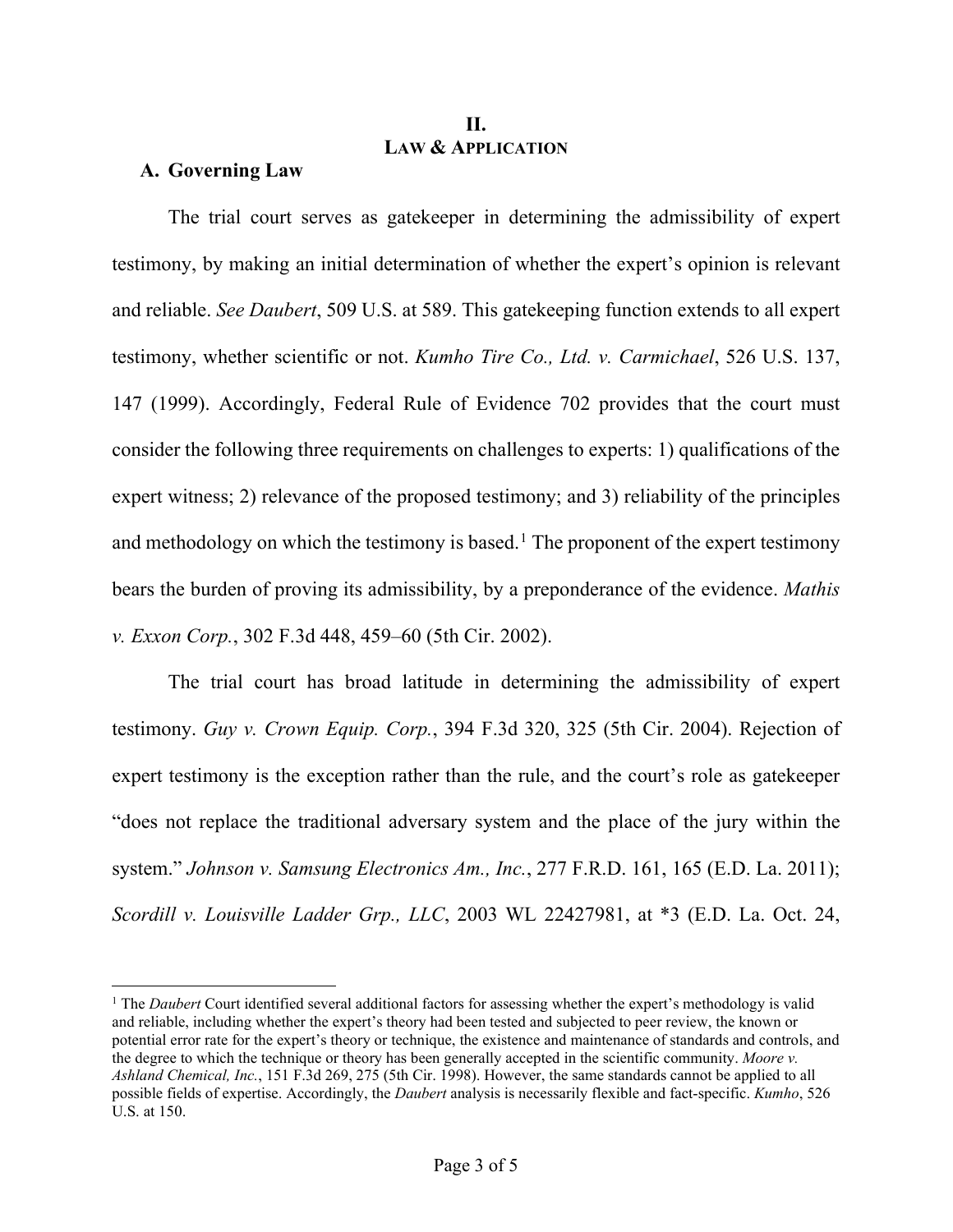2003). Instead, "[v]igorous cross-examination, presentation of contrary evidence, and careful instruction on the burden of proof are the traditional and appropriate means of attacking shaky but admissible evidence." *Scordill*, 2003 WL 22427981 at \*3 (quoting *Daubert*, 509 U.S. at 596).

# **B. Application**

Yamaha first argues that Vigilante is not qualified to testify about the design or manufacture of the filter. Plaintiffs state that they do not intend to have him comment on the physical design of the filter or the cause of the explosion, and indeed his report contains no substantive conclusions on either issue. As he explained in his deposition, however, "part of the product design issue" that members of his field address "is information communicated to the user regarding the product, how to use the product, hazards associated with the product" and, accordingly, that "warnings are an integral part of the design and development of any product." Doc. 291, att. 2, p. 3. Vigilante's CV shows that he is well qualified to testify in this area. *See* doc. 343, att. 1. Accordingly, this challenge presents no basis for exclusion or limitation.

As for Yamaha's general challenge to the reliability of Vigilante's field and its argument that he will testify as to the ultimate issue, Yamaha argues that he relies on gut feelings rather than any scientific method and that the adequacy of warnings is a fact issue on which jurors do not require expert assistance. To this end it points to the exclusion of another human factors expert in FEMA trailer litigation in the Eastern District of Louisiana. *In re FEMA Trailer Formaldehyde Prods. Litig.*, 2009 WL 2169224 (E.D. La. Jul. 15, 2009). However, Vigilante's field "is a recognized analytical approach that is applied in a